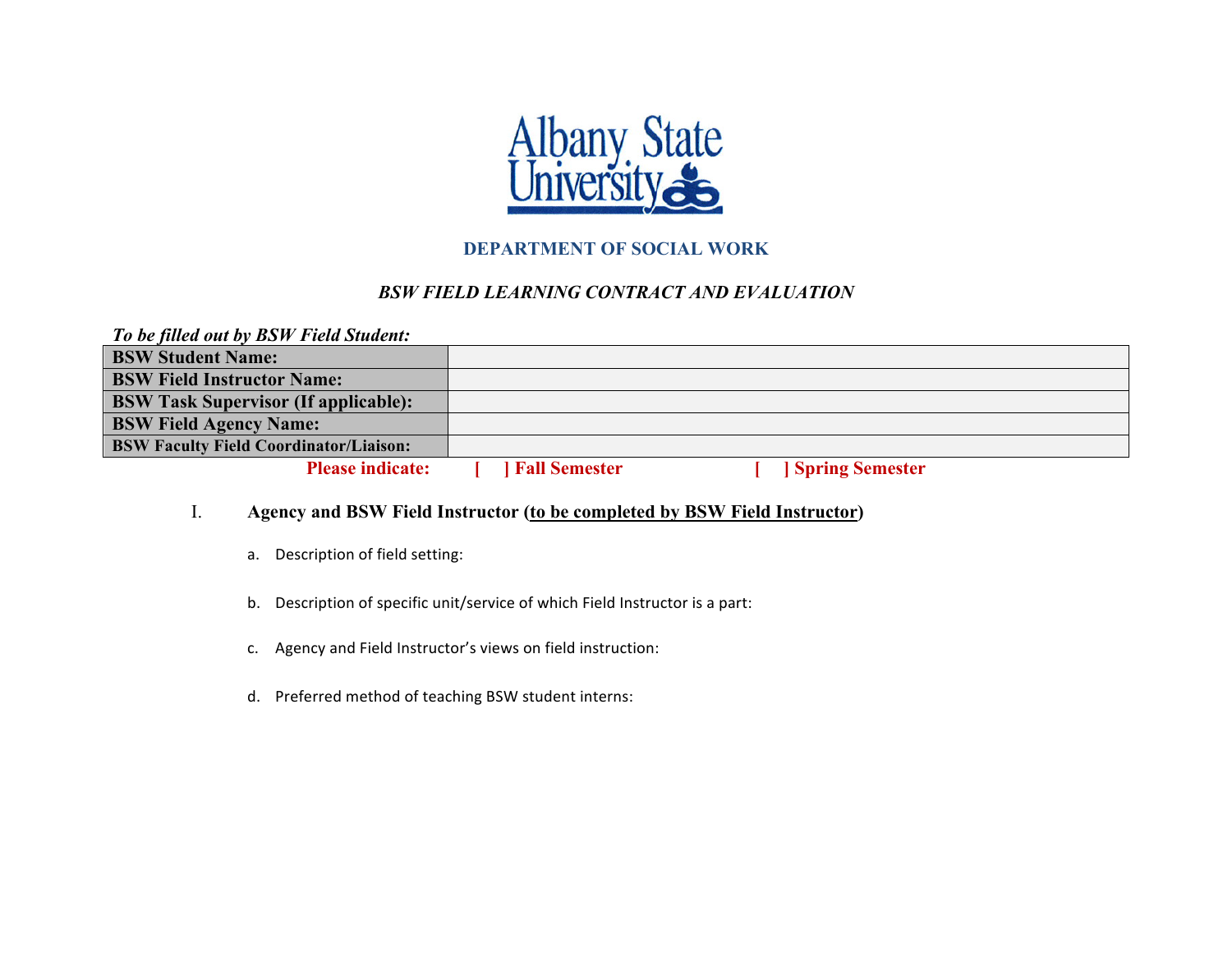#### II. **BSW Student (to be completed by BSW Student)**

a. Assessment of *current* strengths (Student should analyze the separate areas of knowledge, skills, and values.) Knowledge:

Skills:

Values:

b. Student assessment of personal limitations (Student should analyze the separate areas of knowledge, skill, and values.) Knowledge:

Skills:

Values:

- c. Career goals
- d. Experiences desired during the semester

## III. **Educational Plan (to be completed jointly by BSW Student and BSW Field Instructor)**

- a. Student Orientation to Agency (includes content and time frame for the Agency's orientation process)
- b. Practice Behavior Field Learning Activities (use attached Form)

*Practice behaviors are those activities in which the BSW Student will engage in order to meet or achieve each learning objective. Practice tasks should be clearly stated, feasible, and whenever possible, placed within a specific time frame. Please contact the BSW Field Coordinator immediately if the Agency is unable to provide one or more Learning Activities for the required practice behaviors.*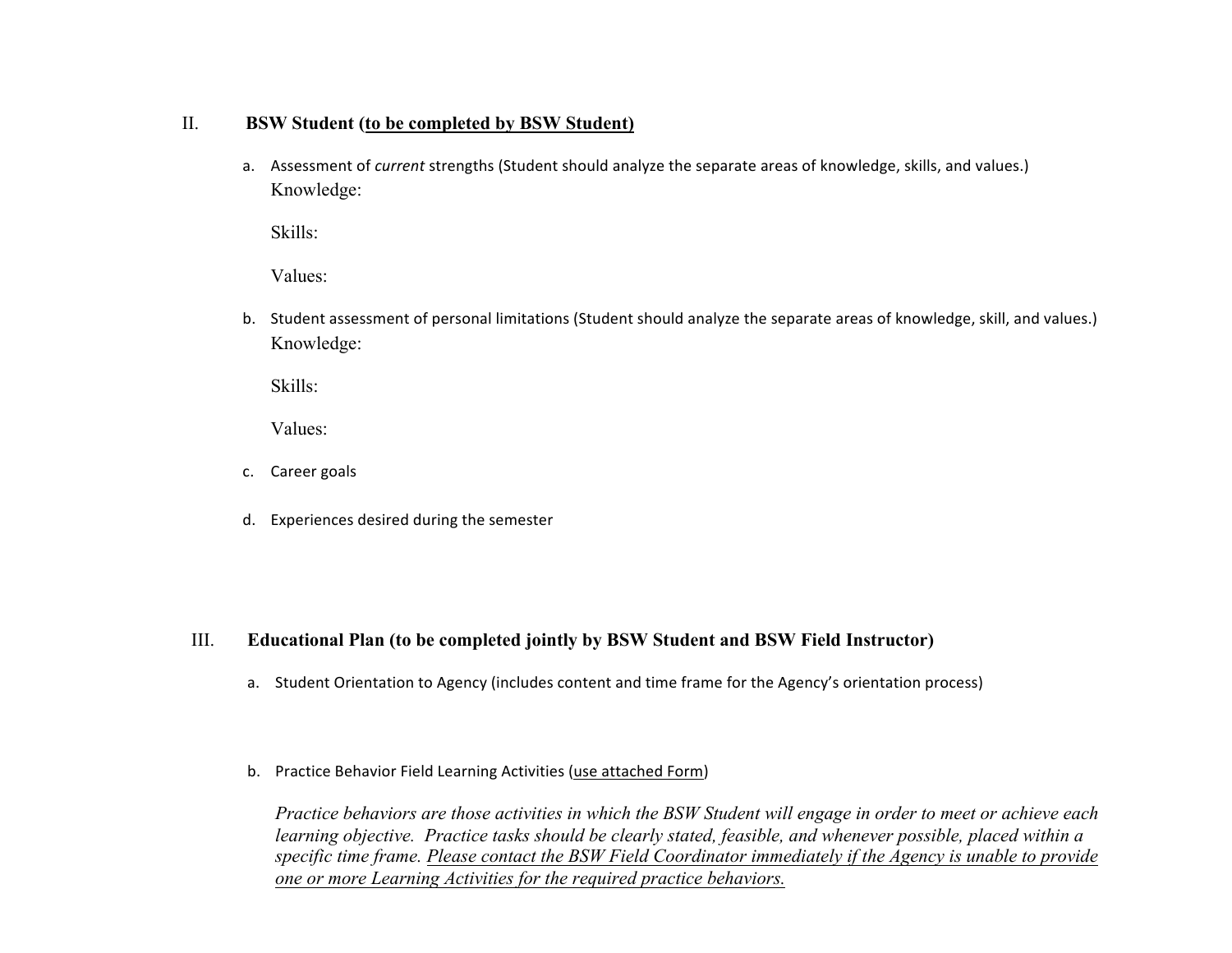d. Performance Measurements of Practice Behaviors (use attached Form)

*Performance measures indicate the ways in which the BSW Student's performance will be evaluated in relation to the achievement of objectives. They may include direct BSW Field Instructor observations, staff feedback, supervisory conferences, recording (written, audio or video), presentations, client responses, assignments, etc. Please consult with the BSW Field Coordinator or BSW Faculty Field Liaison for ideas on how to meet the specific competency.*

## IV. Personnel Details **(to be completed jointly by BSW Student and BSW Field Instructor)**

|            | Monday | Tuesday | Wednesday | Thursday | Fridav | Saturday | Sunday |
|------------|--------|---------|-----------|----------|--------|----------|--------|
| Mornings   |        |         |           |          |        |          |        |
| Afternoons |        |         |           |          |        |          |        |
| Evenings   |        |         |           |          |        |          |        |

a. Hours and days for field work

b. Supervisory plan (day and time the required one hour of supervision for per week is done)

c. Holiday arrangements

- d. Sick leave arrangements
- e. Special arrangements (may include such items as required medical tests, travel reimbursements, and/or required attendance at specific staff meetings, etc.)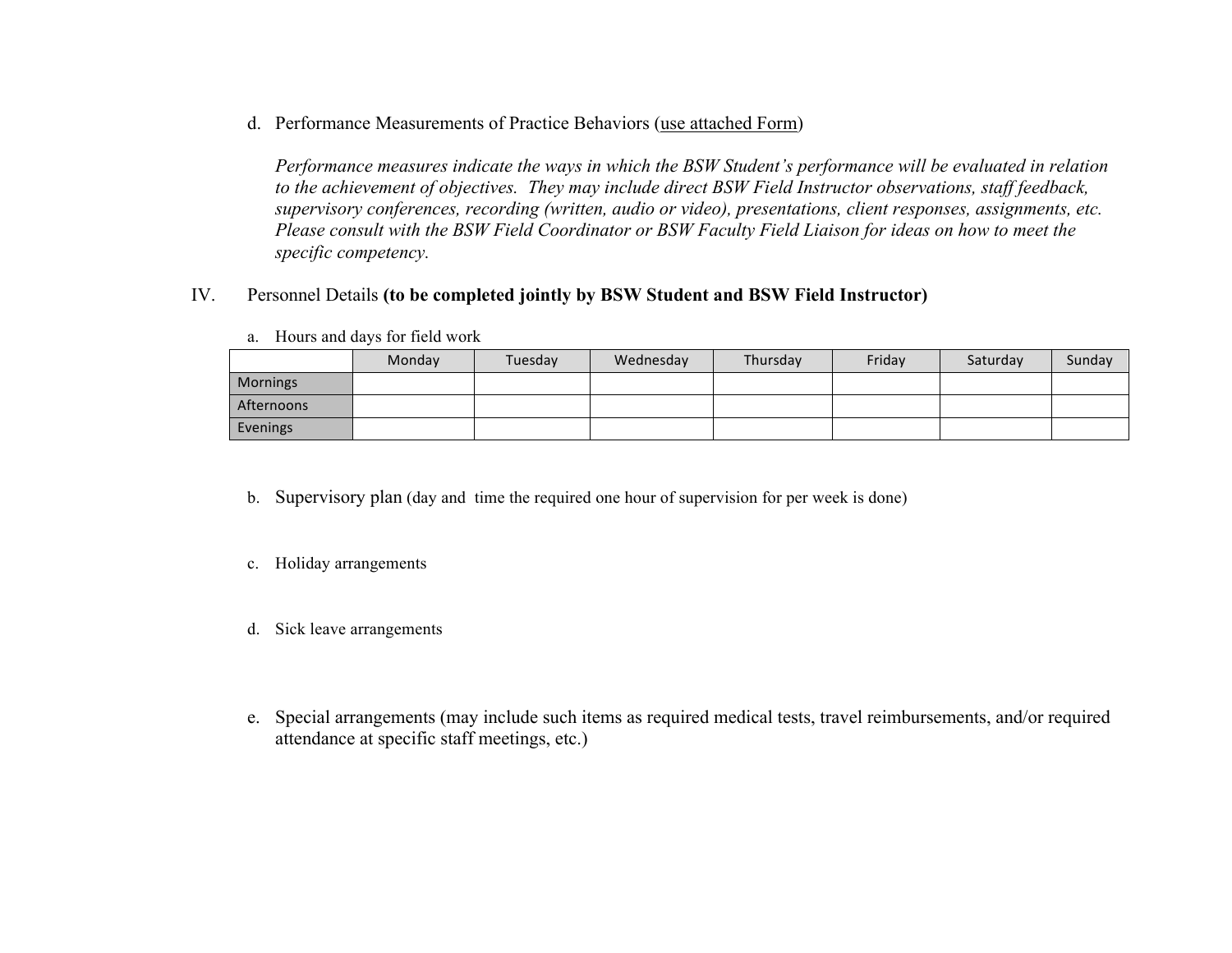

# **BSW Learning Contract and Evaluation**

| <b>BSW Student Name:</b> |  |  |  |
|--------------------------|--|--|--|
|--------------------------|--|--|--|

**Date:** 

Learning contracts are developed jointly by the BSW student and BSW Field Instructor at the beginning of the semester. Students and the practicum agency share joint responsibility in selecting field activities and tasks that ensure mastery of all program goals and practice behaviors. The third column details how the BSW Field Instructor will know or measure the student's performance. Measurement may occur through discussions, observations, or the student presenting data or information from the specified task in the second column. The BSW student and BSW Field Instructor must sign the initial approval page prior to submitting.

**At the conclusion of the semester**, the BSW Field Instructor will assess the student's level of performance for each *practice behavior indicator* in the last column. The BSW Field Instructor should discuss the final evaluation with the student. It is permissible and encouraged to type/write notes detailing feedback and growth opportunities. Student performance will be rated according to the following scale:

- **0 – Not Applicable (Please place N/A** when there has not been adequate opportunity to complete the task or objective)
- **1 = Grade of "F" – Unsatisfactory** (*did not meet expectations*, or no evidence of practice behavior)
- **2 = Grade of "D" – Marginal Performance** (*minimal effort &/or performance*; *or evidence the practice behavior is just*  *beginning to emerge*)
- **3 = Grade of "C" – Emergent Performance** (does not meet minimum expected level of performance for a BSW student but evidence of the practice behavior is beginning to emerge)
- **4 = Grade of "B" – Above Average Performance (***efforts consistently went above expectations in demonstrating the practice behavior; this is the minimal expected level of performance for all BSW students***)**
- **5 = Grade of "A" – Outstanding Performance** (*consistently exceeded expectations through exceptional performance in demonstrating practice behavior*)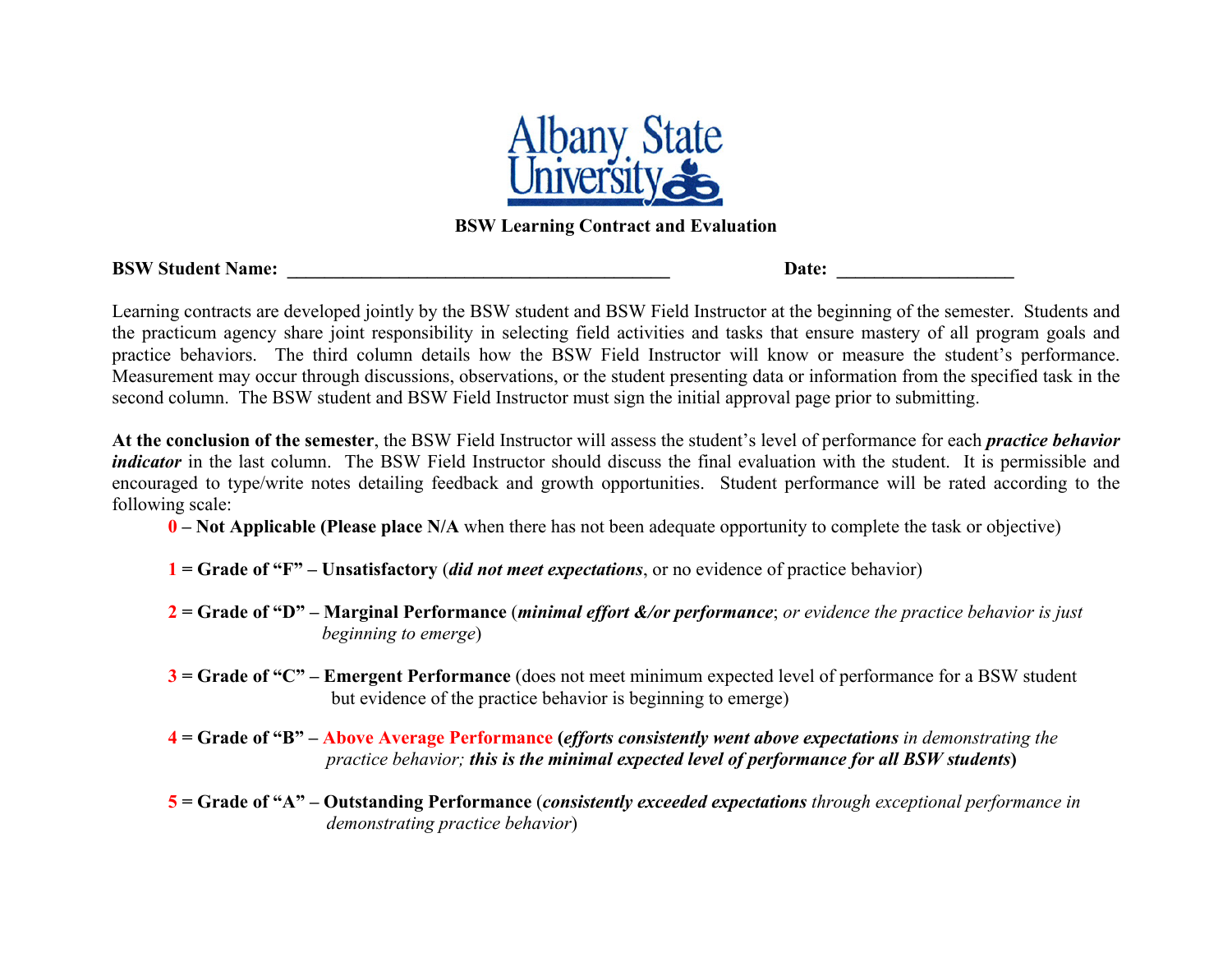| <b>Program Goals</b>         | <b>BSW Practice</b> | <b>Field Learning Activities/Practice Tasks</b> | <b>Method of Evaluation</b>      | <b>Semester Evaluation Section-</b>                               |
|------------------------------|---------------------|-------------------------------------------------|----------------------------------|-------------------------------------------------------------------|
|                              | <b>Behaviors</b>    |                                                 | How practice behavior will be    | <b>Practice Behavior Indicators' Outcomes</b>                     |
|                              |                     |                                                 | measured by BSW Field Instructor | (How well were tasks performed?)<br>The BSW Student makes ethical |
| (1.) Ethical and             | 1. The BSW          |                                                 |                                  | $1a$ .                                                            |
| <b>Professional Behavior</b> | Student will        |                                                 |                                  | decisions by applying the standards of the                        |
|                              | demonstrate         |                                                 |                                  | NASW Code of Ethics, relevant laws and                            |
|                              | ethical and         |                                                 |                                  | regulations, models for ethical decision-                         |
|                              | professional        |                                                 |                                  | making, ethical conduct in research, and                          |
|                              | behavior            |                                                 |                                  | additional code of ethics as appropriate to                       |
|                              |                     |                                                 |                                  | the context.                                                      |
|                              |                     |                                                 |                                  | 1b. The BSW Student accurately                                    |
|                              |                     |                                                 |                                  | uses reflection and self-regulation to                            |
|                              |                     |                                                 |                                  | manage personal values and maintain                               |
|                              |                     |                                                 |                                  | professionalism in practice situations.                           |
|                              |                     |                                                 |                                  | The BSW Student attends to<br>$1c$ .                              |
|                              |                     |                                                 |                                  | professional demeanor in behavior,                                |
|                              |                     |                                                 |                                  | appearance, and in oral, written, and                             |
|                              |                     |                                                 |                                  | electronic communication.                                         |
|                              |                     |                                                 |                                  | The BSW Student demonstrates<br>$1d$ .                            |
|                              |                     |                                                 |                                  | the ability to use technology ethically and                       |
|                              |                     |                                                 |                                  | appropriately to facilitate practice                              |
|                              |                     |                                                 |                                  | outcomes.                                                         |
|                              |                     |                                                 |                                  | The BSW Student uses<br>1e.                                       |
|                              |                     |                                                 |                                  | supervision and consultation to guide                             |
|                              |                     |                                                 |                                  | professional judgment and behavior                                |
| (2.) DIVERSITY AND           | 2. The BSW          |                                                 |                                  | The BSW Student demonstrates<br>$2a$ .                            |
| <b>DIFFERENCE IN</b>         | Student will        |                                                 |                                  | the ability to effectively apply and                              |
| <b>PRACTICE</b>              | engage diversity    |                                                 |                                  | communicate an understanding of the                               |
|                              | and difference in   |                                                 |                                  | importance of diversity and difference in                         |
|                              | practice            |                                                 |                                  | shaping life experiences in practice at the                       |
|                              |                     |                                                 |                                  | micro, mezzo, and macro levels.                                   |
|                              |                     |                                                 |                                  | 2b.<br>The BSW Student demonstrates                               |
|                              |                     |                                                 |                                  | the ability to present his or herself as a                        |
|                              |                     |                                                 |                                  | learner and engage clients and constituents                       |
|                              |                     |                                                 |                                  | as experts of their own experiences.                              |
|                              |                     |                                                 |                                  | The BSW Student effectively<br>2c.                                |
|                              |                     |                                                 |                                  | apply self-awareness and self-regulation to                       |
|                              |                     |                                                 |                                  | manage the influence of personal biases                           |
|                              |                     |                                                 |                                  | and values in working with diverse clients                        |
|                              |                     |                                                 |                                  | and constituencies.                                               |
|                              |                     |                                                 |                                  |                                                                   |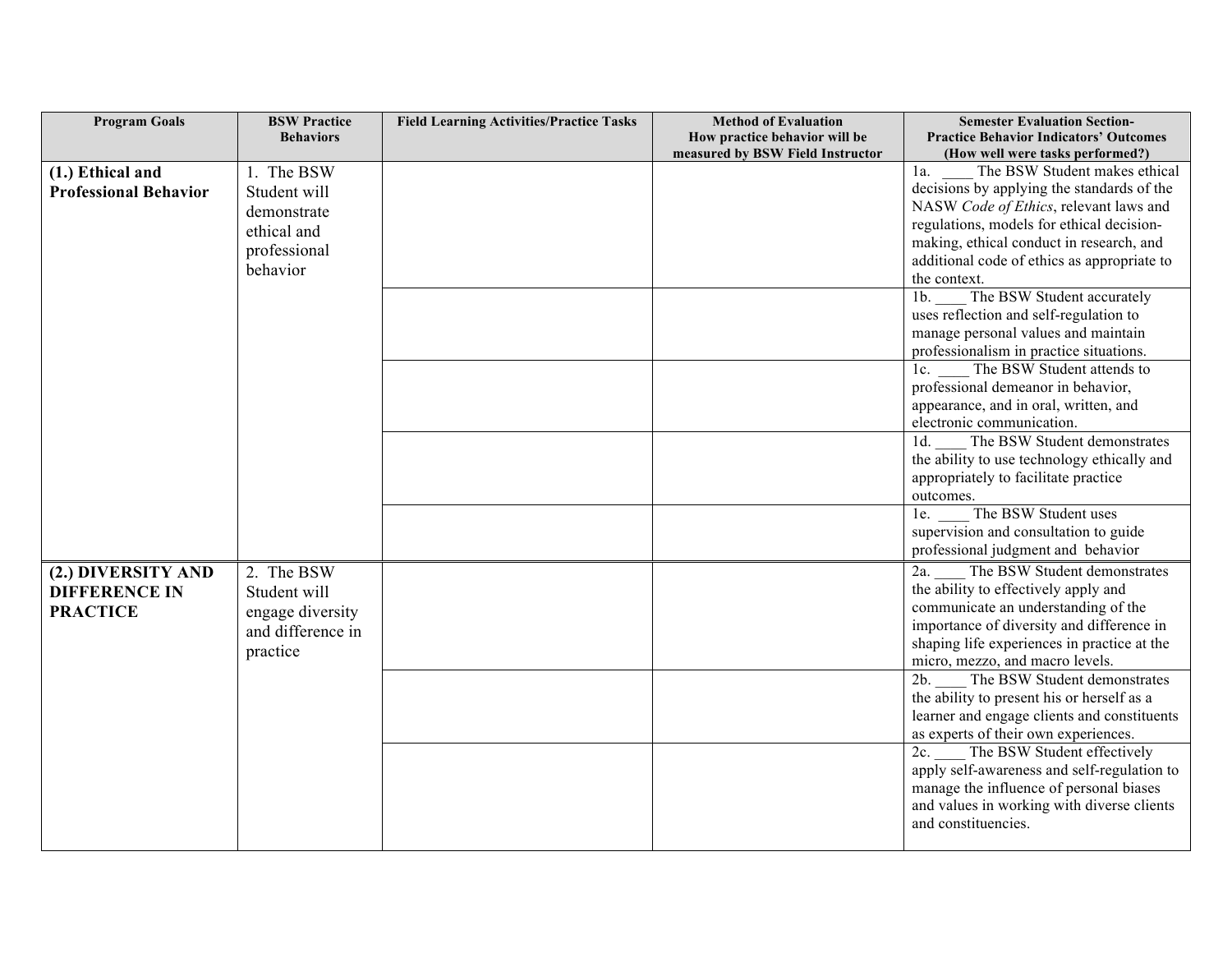| <b>Program Goals</b>                                                                               | <b>BSW Practice</b><br><b>Behaviors</b>                                                                                                                                | <b>Field Learning Activities/Practice Tasks</b> | <b>Method of Evaluation</b><br>How practice behavior will be | <b>Semester Evaluation Section-</b><br><b>Practice Behavior Indicators' Outcomes</b>                                                                                                                                                                                                                                                                                                                                                                                                                              |
|----------------------------------------------------------------------------------------------------|------------------------------------------------------------------------------------------------------------------------------------------------------------------------|-------------------------------------------------|--------------------------------------------------------------|-------------------------------------------------------------------------------------------------------------------------------------------------------------------------------------------------------------------------------------------------------------------------------------------------------------------------------------------------------------------------------------------------------------------------------------------------------------------------------------------------------------------|
|                                                                                                    |                                                                                                                                                                        |                                                 | measured by BSW Field Instructor                             | (How well were tasks performed?)                                                                                                                                                                                                                                                                                                                                                                                                                                                                                  |
| (3.) HUMAN RIGHTS<br>AND SOCIAL,<br><b>ECONOMIC, AND</b><br><b>ENVIRONMENTAL</b><br><b>JUSTICE</b> | 3. The BSW<br>Student will<br>advance human<br>rights and social<br>and economic<br>justice.                                                                           |                                                 |                                                              | 3a.<br>The BSW Student effectively<br>applies an understanding of social,<br>economic, and environmental justice to<br>advocate for human rights at the individual<br>and system levels.<br>The BSW Student engages in<br>$3b$ .<br>practice that advances social, economic,<br>and environmental justice.                                                                                                                                                                                                        |
| (4.) PRACTICE-<br><b>INFORMED</b><br><b>RESEARCH AND</b><br><b>RESEARCH-</b>                       | 4. The BSW<br>Student will<br>engage in<br>research-informed                                                                                                           |                                                 |                                                              | The BSW Student uses practice<br>4a.<br>experience and theory to inform scientific<br>inquiry and research.                                                                                                                                                                                                                                                                                                                                                                                                       |
| <b>INFORMED</b><br><b>PRACTICE</b>                                                                 | practice and<br>practice-informed<br>research.                                                                                                                         |                                                 |                                                              | The BSW Student applies critical<br>4b.<br>thinking to engage in analysis of<br>quantitative and qualitative research<br>methods and research findings.                                                                                                                                                                                                                                                                                                                                                           |
|                                                                                                    |                                                                                                                                                                        |                                                 |                                                              | The BSW Student translates<br>4c.<br>research evidence to inform and improve<br>practice, policy, and service delivery.                                                                                                                                                                                                                                                                                                                                                                                           |
| $(5.)$ POLICY<br><b>PRACTICE</b>                                                                   | 5. The BSW<br>Student will<br>engage in<br>effective policy<br>practice to<br>advance social<br>and economic<br>well-being and to<br>deliver effective<br>social work. |                                                 |                                                              | The BSW Student identifies<br>5a.<br>social policy at the local, state, and federal<br>levels that impact wellbeing, service<br>delivery, and access to social services.<br>The BSW Student assesses how<br>5b.<br>social welfare and economic policies<br>impact the delivery of, and access to,<br>social services.<br>5c.<br>The BSW Student applies critical<br>thinking to analyze, formulate, and<br>advocate for policies that advance human<br>rights and social, economic, and<br>environmental justice. |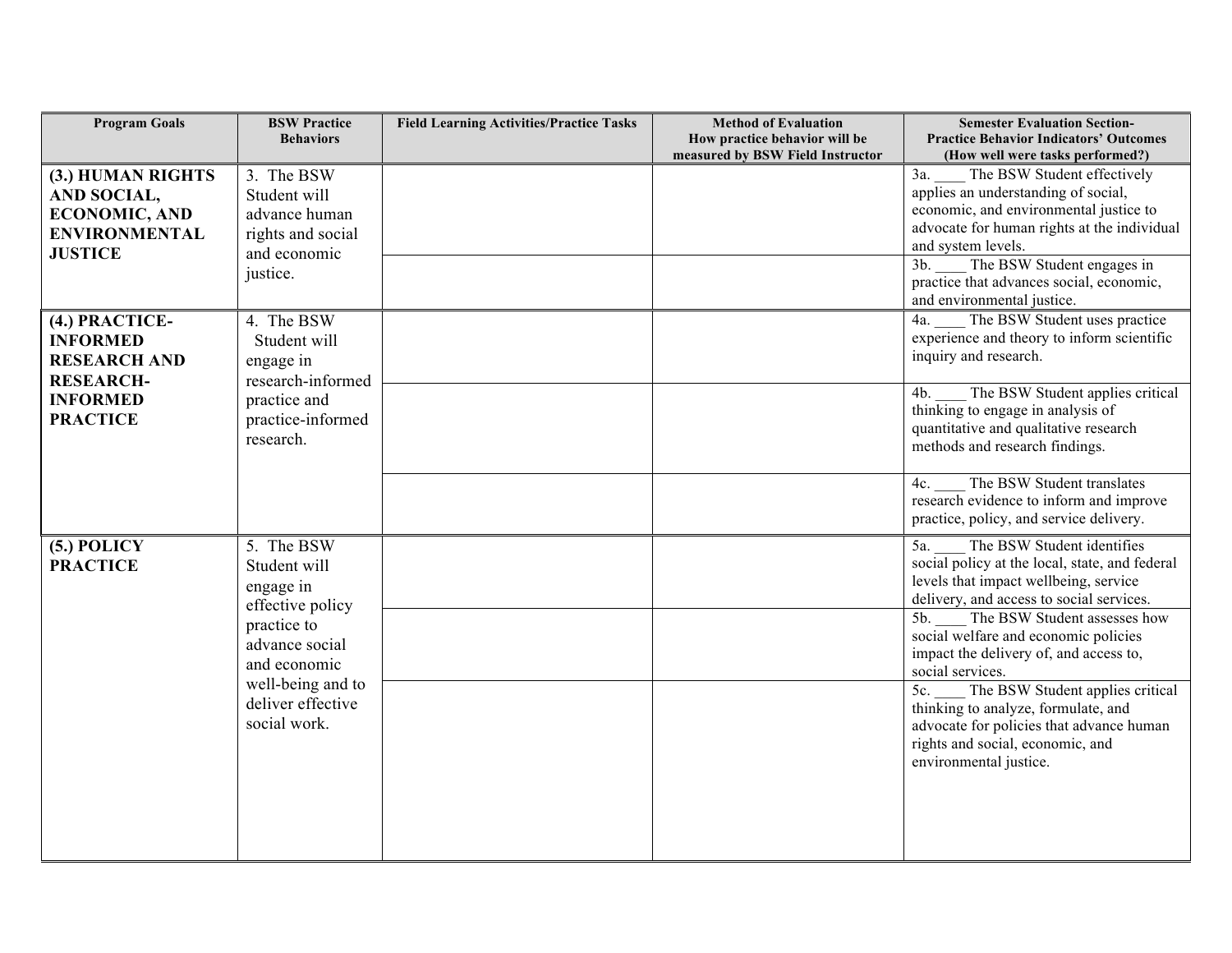| <b>Program Goals</b>     | <b>BSW Practice</b> | <b>Field Learning Activities/Practice Tasks</b> | <b>Method of Evaluation</b>                                        | <b>Semester Evaluation Section-</b>                                              |
|--------------------------|---------------------|-------------------------------------------------|--------------------------------------------------------------------|----------------------------------------------------------------------------------|
|                          | <b>Behaviors</b>    |                                                 | How practice behaviors will be<br>measured by BSW Field Instructor | <b>Practice Behavior Indicators' Outcomes</b>                                    |
|                          | 6. The BSW          |                                                 |                                                                    | (How well were tasks performed?)<br>6a.<br>The BSW Student effectively           |
| (6.) ENGAGEMENT          | Student will        |                                                 |                                                                    | applies knowledge of human behavior and                                          |
| WITH INDIVIDUALS,        |                     |                                                 |                                                                    | the social environment, the person-in-the-                                       |
| <b>FAMILIES, GROUPS,</b> | effectively engage  |                                                 |                                                                    | environment perspective, and other                                               |
| ORGANIZATIONS,           | with diverse        |                                                 |                                                                    | multidisciplinary theoretical frameworks                                         |
| <b>AND COMMUNITIES</b>   | individuals,        |                                                 |                                                                    | to engage with clients and constituencies.                                       |
|                          | families, groups,   |                                                 |                                                                    | The BSW Student uses empathy,<br>6b.                                             |
|                          | organizations, and  |                                                 |                                                                    | reflection, and interpersonal skills to                                          |
|                          | communities.        |                                                 |                                                                    | effectively engage diverse clients and                                           |
|                          |                     |                                                 |                                                                    | constituencies.                                                                  |
| (7.) ASSESSMENT          | 7. The BSW          |                                                 |                                                                    | The BSW Student to collects and<br>7a.                                           |
| WITH INDIVIDUALS,        | Student will        |                                                 |                                                                    | organizes data, and applies critical                                             |
| <b>FAMILIES, GROUPS,</b> | effectively assess  |                                                 |                                                                    | thinking to interpret information from                                           |
| ORGANIZATIONS,           | diverse             |                                                 |                                                                    | clients and constituencies.                                                      |
| <b>AND COMMUNITIES</b>   | individuals,        |                                                 |                                                                    | 7b.<br>The BSW Student to effectively                                            |
|                          | families, groups,   |                                                 |                                                                    | applies knowledge of human behavior and                                          |
|                          | organizations, and  |                                                 |                                                                    | the social environment, the person-in-the-<br>environment perspective, and other |
|                          | communities with    |                                                 |                                                                    | multidisciplinary theoretical frameworks                                         |
|                          | regard to social    |                                                 |                                                                    | in the analysis of assessment data from                                          |
|                          | work practice.      |                                                 |                                                                    | clients and constituencies.                                                      |
|                          |                     |                                                 |                                                                    | 7c.<br>The BSW Student develops                                                  |
|                          |                     |                                                 |                                                                    | mutually agreed-on intervention goals and                                        |
|                          |                     |                                                 |                                                                    | objectives based on the critical assessment                                      |
|                          |                     |                                                 |                                                                    | of strengths, needs, and challenges within                                       |
|                          |                     |                                                 |                                                                    | clients and constituencies.                                                      |
|                          |                     |                                                 |                                                                    | 7d.<br>The BSW Student selects                                                   |
|                          |                     |                                                 |                                                                    | appropriate intervention strategies based                                        |
|                          |                     |                                                 |                                                                    | on the assessment, research knowledge,                                           |
|                          |                     |                                                 |                                                                    | and values and preferences of clients and                                        |
|                          |                     |                                                 |                                                                    | constituencies.                                                                  |
|                          |                     |                                                 |                                                                    |                                                                                  |
|                          |                     |                                                 |                                                                    |                                                                                  |
|                          |                     |                                                 |                                                                    |                                                                                  |
|                          |                     |                                                 |                                                                    |                                                                                  |
|                          |                     |                                                 |                                                                    |                                                                                  |
|                          |                     |                                                 |                                                                    |                                                                                  |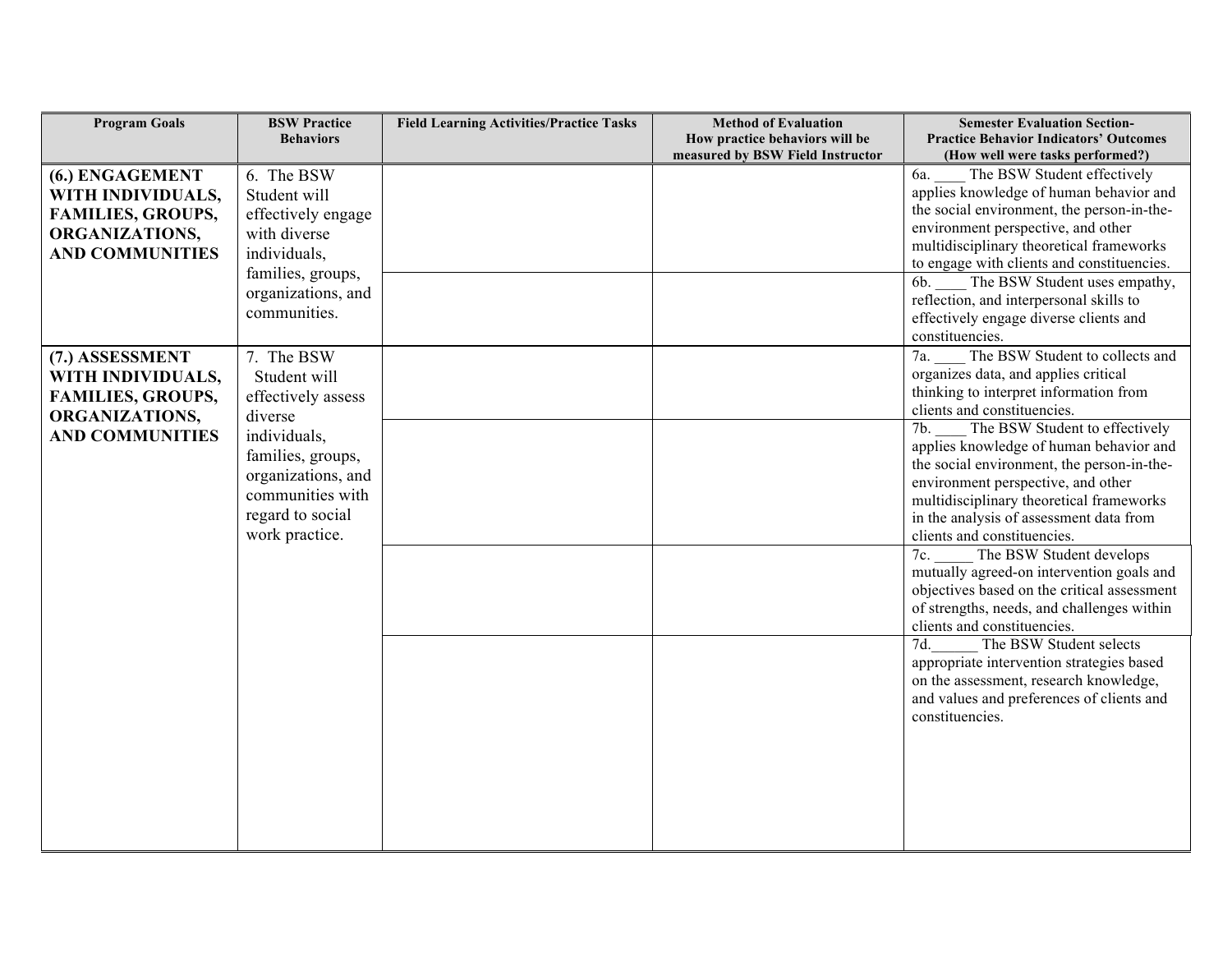| <b>Program Goals</b>                                                                                                                                                                         | <b>BSW Practice</b><br><b>Behaviors</b>                     | <b>Field Learning Activities/Practice Tasks</b> | <b>Method of Evaluation</b><br>How practice behaviors will be<br>measured by BSW Field Instructor                                                                                                                                                         | <b>Semester Evaluation Section-</b><br><b>Practice Behavior Indicators' Outcomes</b><br>(How well were tasks performed?)                                        |
|----------------------------------------------------------------------------------------------------------------------------------------------------------------------------------------------|-------------------------------------------------------------|-------------------------------------------------|-----------------------------------------------------------------------------------------------------------------------------------------------------------------------------------------------------------------------------------------------------------|-----------------------------------------------------------------------------------------------------------------------------------------------------------------|
| (8.) INTERVENTION<br>WITH INDIVIDUALS,<br><b>FAMILIES, GROUPS,</b><br>ORGANIZATIONS,                                                                                                         | 8. The BSW<br>Student will<br>effectively<br>intervene with |                                                 |                                                                                                                                                                                                                                                           | 8a.<br>The BSW Student critically<br>selects and implements interventions to<br>achieve practice goals and enhance<br>capacities of clients and constituencies. |
| <b>AND COMMUNITIES</b><br>individuals,<br>families, groups,<br>organizations, and<br>communities                                                                                             |                                                             |                                                 | The BSW Student applies<br>8b.<br>knowledge of human behavior and the<br>social environment, the person-in-the-<br>environment perspective, and other<br>multidisciplinary theoretical frameworks<br>in interventions with clients and<br>constituencies. |                                                                                                                                                                 |
|                                                                                                                                                                                              |                                                             |                                                 |                                                                                                                                                                                                                                                           | The BSW Student utilizes inter-<br>8c.<br>professional collaboration, as appropriate,<br>to achieve beneficial practice outcomes.                               |
|                                                                                                                                                                                              |                                                             |                                                 |                                                                                                                                                                                                                                                           | The BSW Student to negotiates,<br>8d.<br>mediates, and advocates with, and on<br>behalf of, diverse clients and<br>constituencies.                              |
|                                                                                                                                                                                              |                                                             |                                                 |                                                                                                                                                                                                                                                           | The BSW Student facilitates<br>8e.<br>effective transitions and endings that<br>advance mutually agreed-on goals.                                               |
| (9.) EVALUATION OF<br><b>PRACTICE WITH</b><br><b>INDIVIDUALS,</b>                                                                                                                            | 9. The BSW<br>Student will<br>evaluate social               |                                                 |                                                                                                                                                                                                                                                           | The BSW Student selects and<br>9a.<br>uses appropriate methods for evaluation of<br>outcomes.                                                                   |
| <b>FAMILIES, GROUPS,</b><br>work processes<br><b>ORGANIZATIONS</b><br>and outcomes<br><b>AND COMMUNITIES</b><br>with individuals,<br>families, groups,<br>organizations, and<br>communities. |                                                             |                                                 | The BSW Student applies<br>9b.<br>knowledge of human behavior and the<br>social environment, the person-in-the-<br>environment perspective, and other<br>multidisciplinary theoretical frameworks<br>in the evaluation of outcomes.                       |                                                                                                                                                                 |
|                                                                                                                                                                                              |                                                             |                                                 |                                                                                                                                                                                                                                                           | 9c. The BSW Student critically<br>analyzes, monitors, and evaluates<br>interventions and program processes and<br>outcomes.                                     |
|                                                                                                                                                                                              |                                                             |                                                 |                                                                                                                                                                                                                                                           | The BSW Student applies<br>9d.<br>evaluation findings to improve practice<br>effectiveness at the micro, mezzo, and<br>macro levels.                            |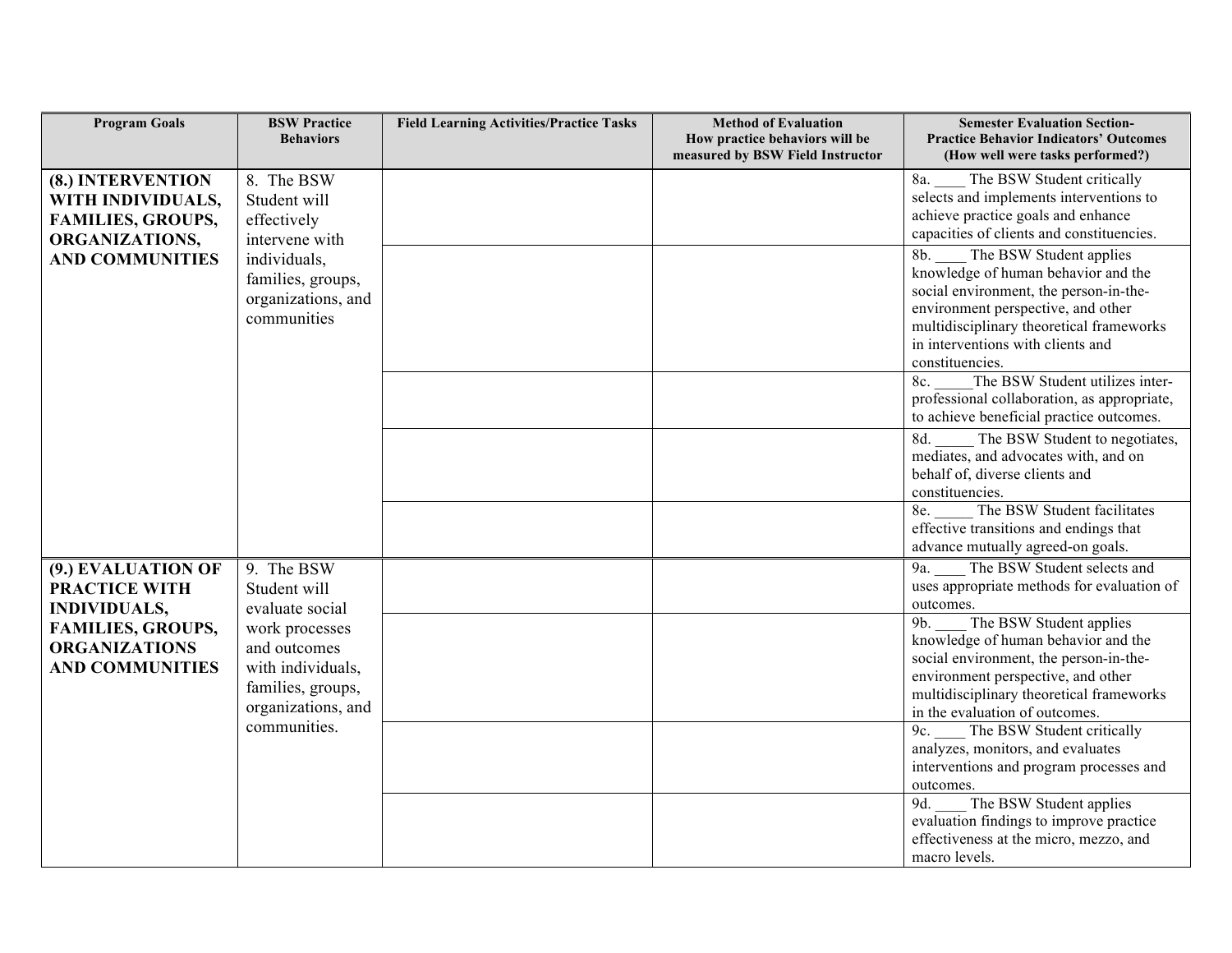| Comments: <u>comments:</u> |
|----------------------------|
|                            |
|                            |
|                            |
|                            |
|                            |
|                            |
|                            |
|                            |
|                            |
|                            |
|                            |
|                            |
|                            |
|                            |
|                            |
|                            |
|                            |
|                            |
|                            |
|                            |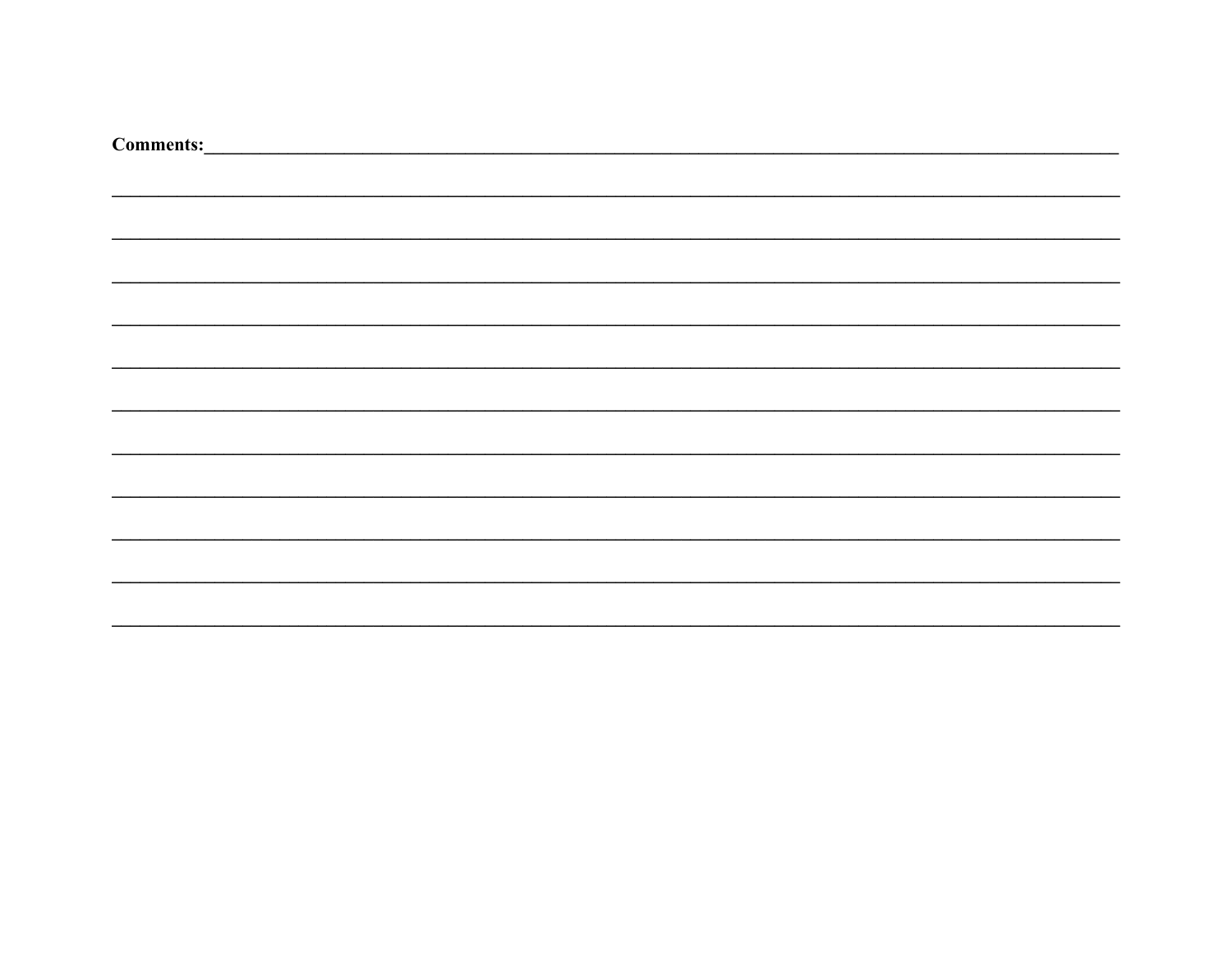| <b>BSW Initial Learning Contract Approval</b>                                                 |  |      |  |  |  |  |  |  |
|-----------------------------------------------------------------------------------------------|--|------|--|--|--|--|--|--|
| (Signifies initial approval of the BSW Learning Contract; completed at beginning of semester) |  |      |  |  |  |  |  |  |
|                                                                                               |  |      |  |  |  |  |  |  |
|                                                                                               |  |      |  |  |  |  |  |  |
| <b>BSW Field Student Signature</b>                                                            |  | Date |  |  |  |  |  |  |
|                                                                                               |  |      |  |  |  |  |  |  |
|                                                                                               |  |      |  |  |  |  |  |  |
| <b>BSW Field Instructor Signature</b>                                                         |  | Date |  |  |  |  |  |  |
|                                                                                               |  |      |  |  |  |  |  |  |
|                                                                                               |  |      |  |  |  |  |  |  |
|                                                                                               |  |      |  |  |  |  |  |  |
| <b>BSW Task Supervisor [If applicable]</b>                                                    |  | Date |  |  |  |  |  |  |
|                                                                                               |  |      |  |  |  |  |  |  |
|                                                                                               |  |      |  |  |  |  |  |  |
|                                                                                               |  |      |  |  |  |  |  |  |
| <b>BSW Field Coordinator</b>                                                                  |  | Date |  |  |  |  |  |  |
|                                                                                               |  |      |  |  |  |  |  |  |
|                                                                                               |  |      |  |  |  |  |  |  |
|                                                                                               |  |      |  |  |  |  |  |  |
|                                                                                               |  |      |  |  |  |  |  |  |
|                                                                                               |  |      |  |  |  |  |  |  |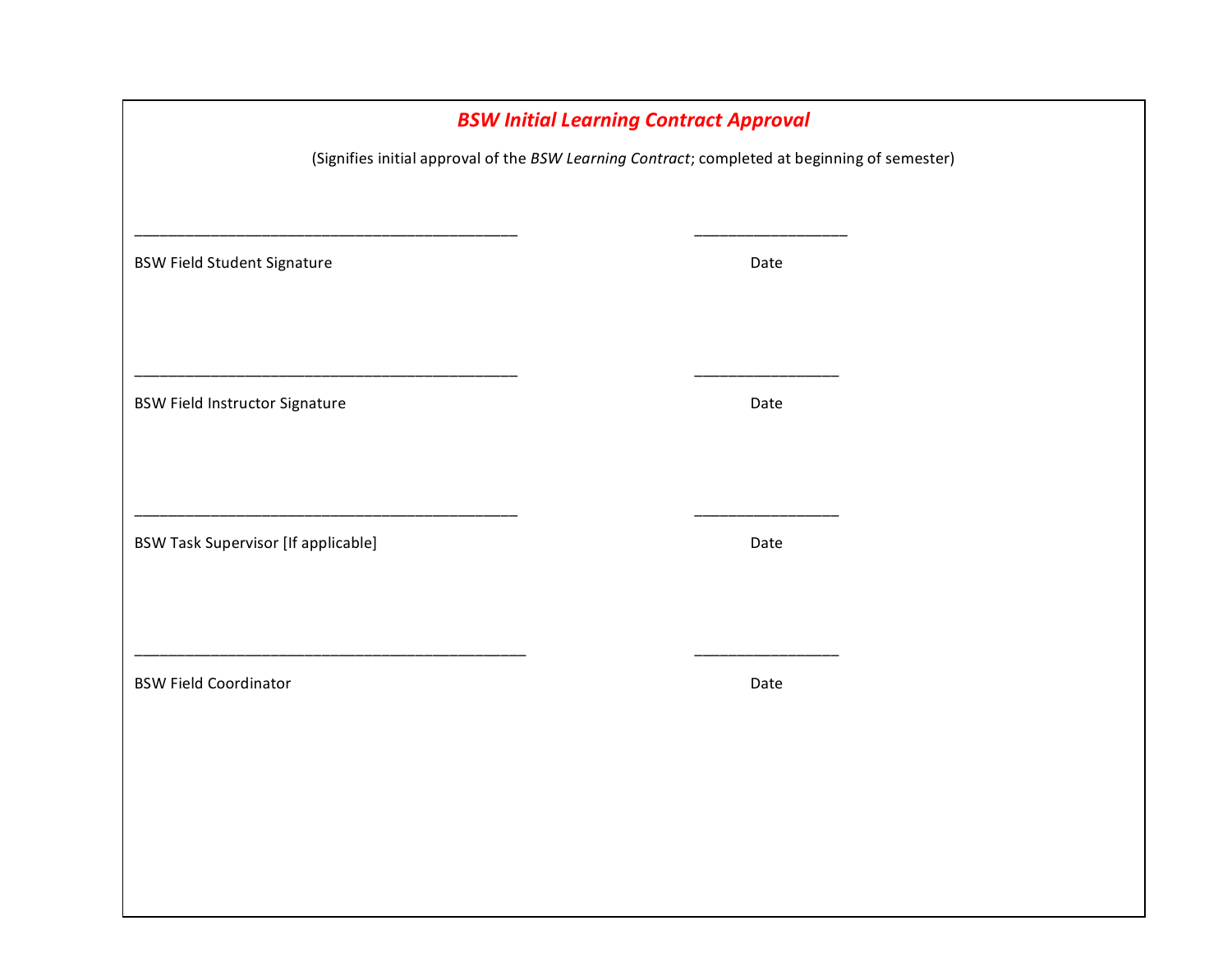| <b>MID-TERM EVALUATION</b>                                                                                                                                                                                                              |                                                   |      |                      |                                  |  |  |  |
|-----------------------------------------------------------------------------------------------------------------------------------------------------------------------------------------------------------------------------------------|---------------------------------------------------|------|----------------------|----------------------------------|--|--|--|
| (Must be signed in pen/ink)                                                                                                                                                                                                             |                                                   |      |                      |                                  |  |  |  |
| The field instructor/task supervisor should jointly rate the student's performance using the assessment scale of 0 to 5 detailed at the<br>beginning of the learning contract. Findings and feedback should be shared with the student. |                                                   |      |                      |                                  |  |  |  |
|                                                                                                                                                                                                                                         |                                                   |      |                      |                                  |  |  |  |
|                                                                                                                                                                                                                                         |                                                   |      |                      |                                  |  |  |  |
|                                                                                                                                                                                                                                         |                                                   |      |                      |                                  |  |  |  |
|                                                                                                                                                                                                                                         | Name of Field Instructor                          | Date |                      | Printed Name of Field Instructor |  |  |  |
|                                                                                                                                                                                                                                         |                                                   |      |                      |                                  |  |  |  |
|                                                                                                                                                                                                                                         |                                                   |      |                      |                                  |  |  |  |
|                                                                                                                                                                                                                                         | Signature of Student                              | Date |                      | Printed Name of Student          |  |  |  |
|                                                                                                                                                                                                                                         |                                                   |      |                      |                                  |  |  |  |
|                                                                                                                                                                                                                                         | Signature of Task Supervisor (If applicable) Date |      |                      | PRINT NAME OF TASK SUPERVISOR    |  |  |  |
|                                                                                                                                                                                                                                         | Signature of Student                              |      | PRINT STUDENT'S NAME | Date                             |  |  |  |
|                                                                                                                                                                                                                                         |                                                   |      |                      |                                  |  |  |  |
|                                                                                                                                                                                                                                         |                                                   |      |                      |                                  |  |  |  |
|                                                                                                                                                                                                                                         |                                                   |      |                      |                                  |  |  |  |